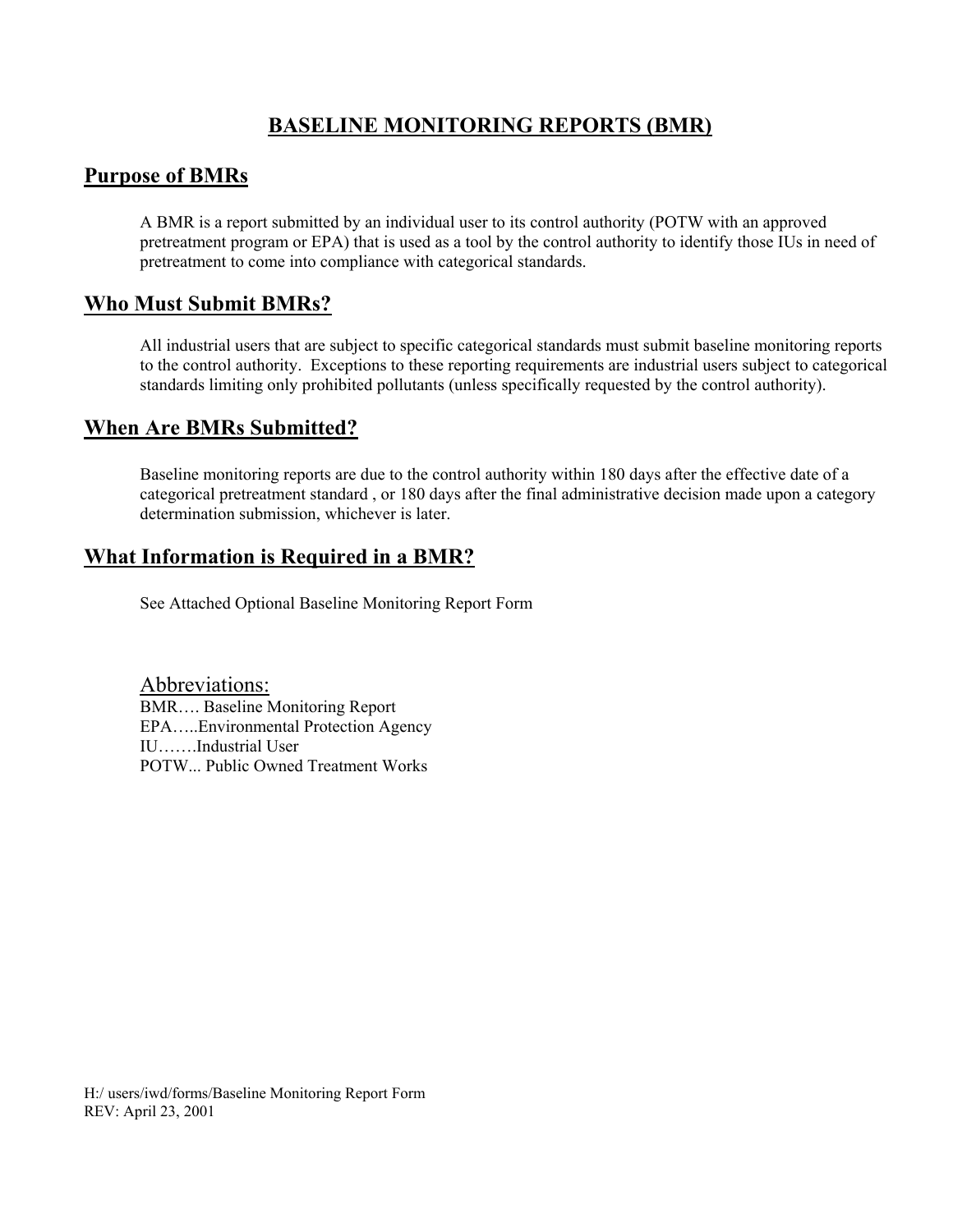### **INFORMATION REQUIREMENTS FOR BASELINE MONITORING REPORT**

| <b>Facility Name</b><br><b>Address</b>                                                                                                                                                                                                                              |                                                                                                                                    |                                                                                                                                                                                                                                                                                                                                       |                            | Owner/Operator<br>Address                                                                                                                                                                                 |                               |  |
|---------------------------------------------------------------------------------------------------------------------------------------------------------------------------------------------------------------------------------------------------------------------|------------------------------------------------------------------------------------------------------------------------------------|---------------------------------------------------------------------------------------------------------------------------------------------------------------------------------------------------------------------------------------------------------------------------------------------------------------------------------------|----------------------------|-----------------------------------------------------------------------------------------------------------------------------------------------------------------------------------------------------------|-------------------------------|--|
| $I_{\cdot}$<br><b>Information Already Submitted</b><br>4. Has a baseline report containing information listed below already been submitted for the facility?<br>[] YES [] NO If "yes", provide date of submission and the agency submitted to _____________________ |                                                                                                                                    |                                                                                                                                                                                                                                                                                                                                       |                            |                                                                                                                                                                                                           |                               |  |
|                                                                                                                                                                                                                                                                     | 4.                                                                                                                                 | Has your firm supplied the information presented below to your local sewage agency (in response to the sewage<br>Agency's requirement to conduct an industrial waste survey as part of a pretreatment program)?<br>If "yes", state date of your submission and the agency requesting the information.<br>$\lceil$   YES $\lceil$   NO |                            |                                                                                                                                                                                                           |                               |  |
|                                                                                                                                                                                                                                                                     |                                                                                                                                    | If the answer is "yes" to either or both questions above, then do not answer the following questions. Instead<br>Attach a copy of your previously submitted material to the form and return.                                                                                                                                          |                            |                                                                                                                                                                                                           |                               |  |
| П.                                                                                                                                                                                                                                                                  | <b>Baseline Monitoring Report Information</b><br>1. Briefly describe the products and manufacturing process used in your operation |                                                                                                                                                                                                                                                                                                                                       |                            |                                                                                                                                                                                                           |                               |  |
|                                                                                                                                                                                                                                                                     |                                                                                                                                    |                                                                                                                                                                                                                                                                                                                                       |                            | 2. Production Rate 2. Production Rate 2. Production Rate  2. Production Rate  2. Production Rate  2. Production Rate   2. Production Rate   2. Production Rate   2. Production Rate    2. Production Rate |                               |  |
|                                                                                                                                                                                                                                                                     | 4.                                                                                                                                 | Facility Diagram: Attach a copy of your facility flow schematic diagram of all regulated processes,<br>including points of discharge to the sanitary sewer system.                                                                                                                                                                    |                            |                                                                                                                                                                                                           |                               |  |
|                                                                                                                                                                                                                                                                     |                                                                                                                                    | 5. Wastewater Flow Measurement:                                                                                                                                                                                                                                                                                                       |                            |                                                                                                                                                                                                           |                               |  |
|                                                                                                                                                                                                                                                                     | <b>Regulated Process</b><br>(Type)                                                                                                 |                                                                                                                                                                                                                                                                                                                                       | Daily Average<br>(gal/day) | Daily Maximum<br>(gal/day)                                                                                                                                                                                | Estimated (E)<br>Measured (M) |  |
|                                                                                                                                                                                                                                                                     | (Type)                                                                                                                             | the control of the control of the control of the control of the control of<br>Non-Regulated Process                                                                                                                                                                                                                                   | Daily Average<br>(gal/day) | Daily Maximum<br>(gal/day)                                                                                                                                                                                | Estimated (E)<br>Measured (M) |  |
|                                                                                                                                                                                                                                                                     |                                                                                                                                    |                                                                                                                                                                                                                                                                                                                                       |                            |                                                                                                                                                                                                           |                               |  |

- 6. Measurement of Pollutants: Attach the most recent results from the sampling and analysis during normal working hours of all regulated process streams including the following information:
	- a. Sample Type (i.e., flow proportional, composite, grab)
	- b. Frequency of Samples
	- c. Time, date and location of sampling event
	- d. Method of analysis
	- e. Comparison of results with applicable pretreatment standards

H:/ users/iwd/forms/Baseline Monitoring Report Form REV: April 23, 2001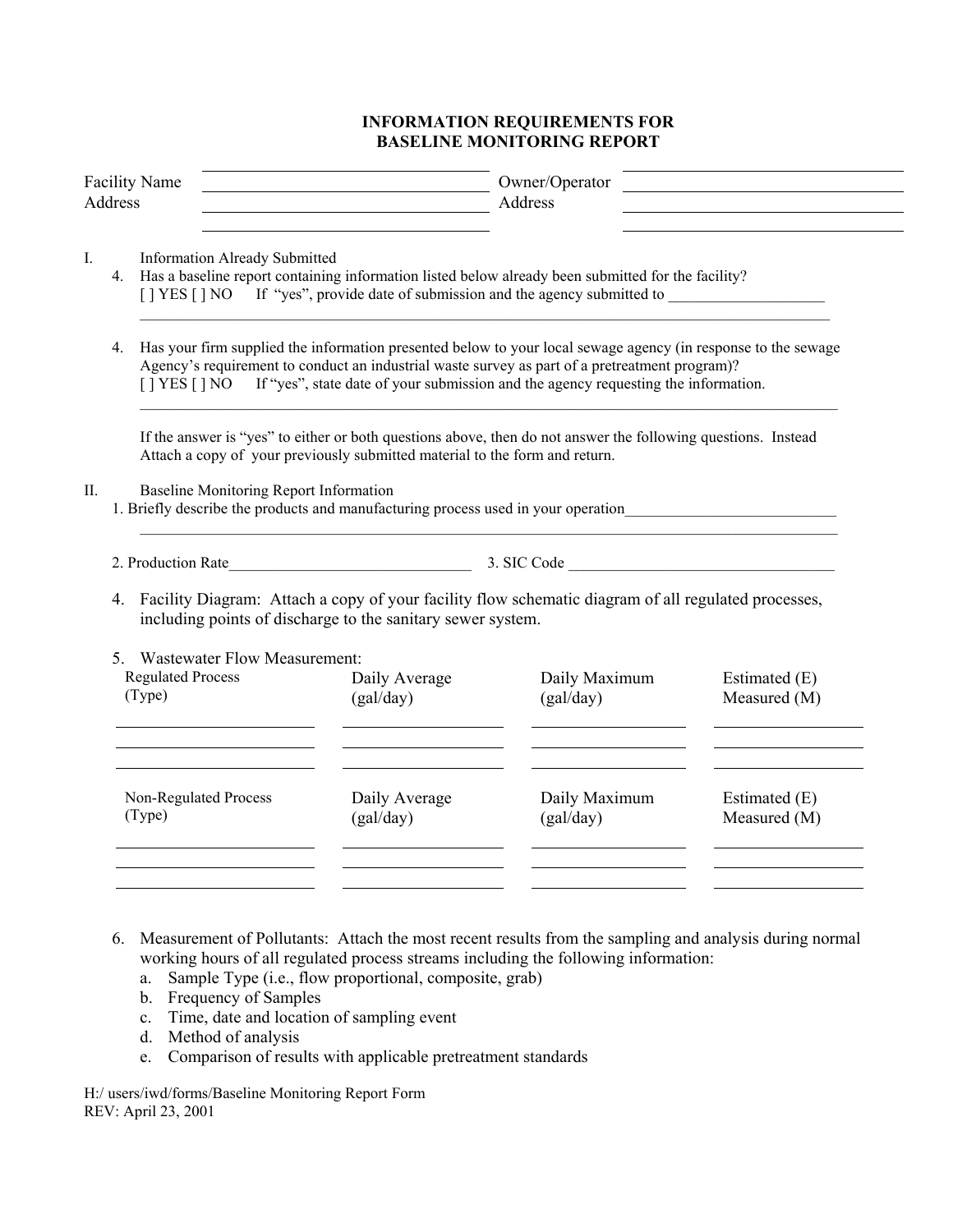- f. If alternate limits (i.e., Combined wastestream formula) are calculated, include the limit and all supporting data.
- 7. Certification: Are pretreatment standards for your industry being met on a consistent basis by this facility? [ ] YES [ ] NO If "yes", go to Question 9.
- 8. If answer to number 7 is "no", will additional pretreatment and/or operations and maintenance be required for this facility to meet pretreatment standards? [ ] YES [ ] NO If "no", explain reason for non-compliance.
- 9. List any environmental control permits held by this facility:

I have personally examined and am familiar with the information submitted in the attached document, and I hereby certify under penalty of law that this information was obtained in accordance with the requirements of 403.6 (a). Moreover, based upon my inquiry of those individuals immediately responsible for obtaining the information reported herein, I believe that the submitted information is true, accurate and complete. I am aware that there are significant penalties for submitting false information, including the possibility of fine and imprisonment.

Signature of Official Date